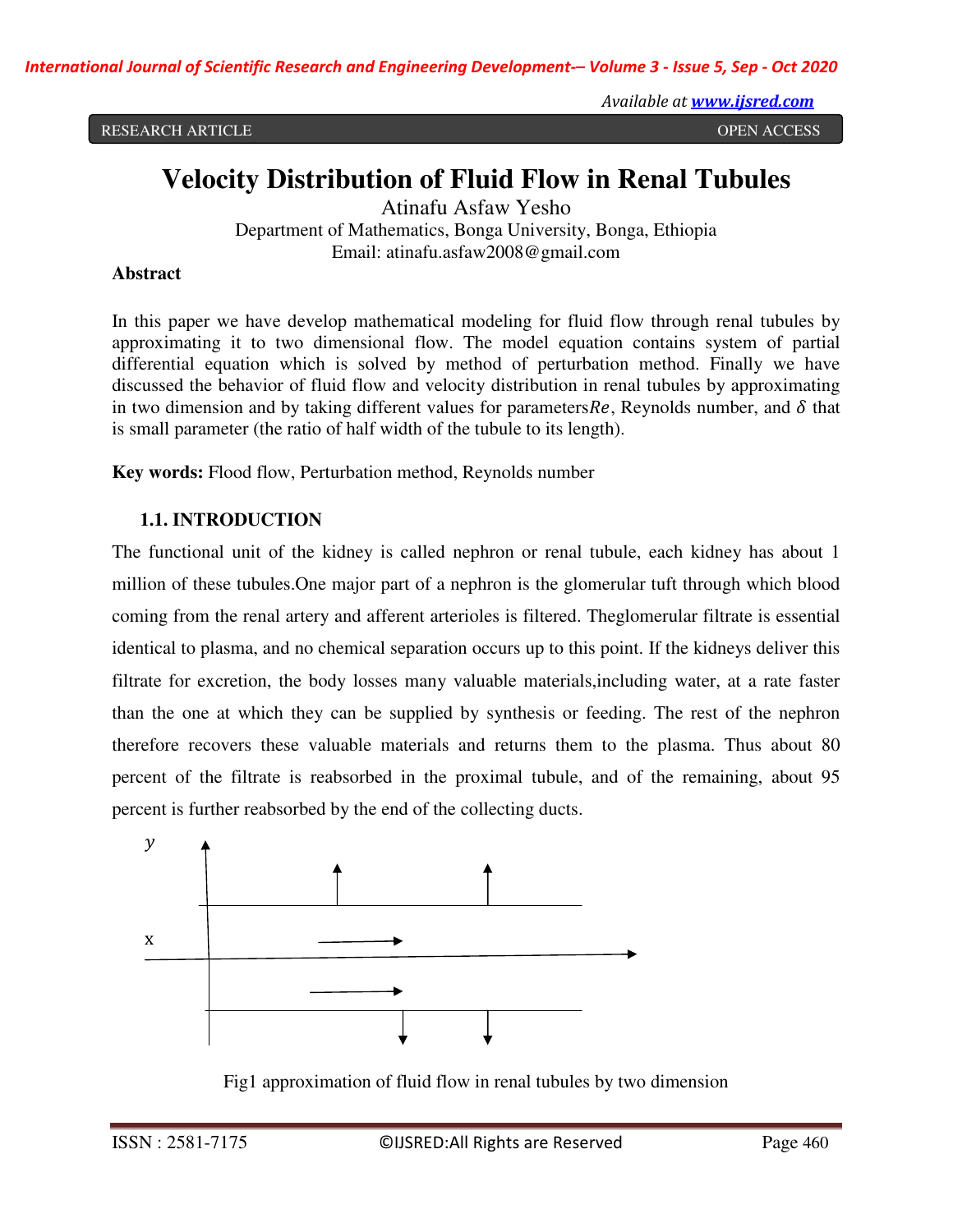An extensive research work has been done on the fluid dynamics of biological fluid in presence and absence of magnetic field due to bio engineering and medical application. Masay (1969) study the mathematical modeling of the fluid flow in renal tubules and formulated the problem as the flow of an incompressible viscous fluid through a circular tube with linear rate of areabsorption at the wall. But in general this is not true, [Kelman (1974)], so in this seminar problemit is taken as exponentially decaying rate

In this seminar problem, we have made an attempt to understand the flow through renal tubule by studying the hydro dynamical aspects of an incompressible viscous fluid in uniform cross section with reabsorption at the walls. The boundary of channel walls assumed to be symmetric about x axis.

## **1.2. BASIC EQUATION AND BOUNDARY CONDITION**

Consider incompressible fluid flow through channel of width 2aand length lwith uniform cross section. The motion of fluid assumed to be steady and symmetric about x axis. The governing equations of such fluid motion are given as:

 + = 0 …………………………………………………………………………………… (1) u + v = − ρ + ν + ………………………………………………………….. (2)

u + v = − ρ + ν + ………………………………………………………….. (3)

Where u and v are the velocity components along x and y axis respectively, ρ density of fluid and  $v = \frac{\mu}{\rho}$  $\frac{\mu}{\rho}$  is kinematic viscosity.

Boundary conditions are taken as follow:

a) No-slip condition: u = 0 at = ……………………………………………………………………….. (4)

Where  $a$  is half width of channel

b) The regularity condition requires: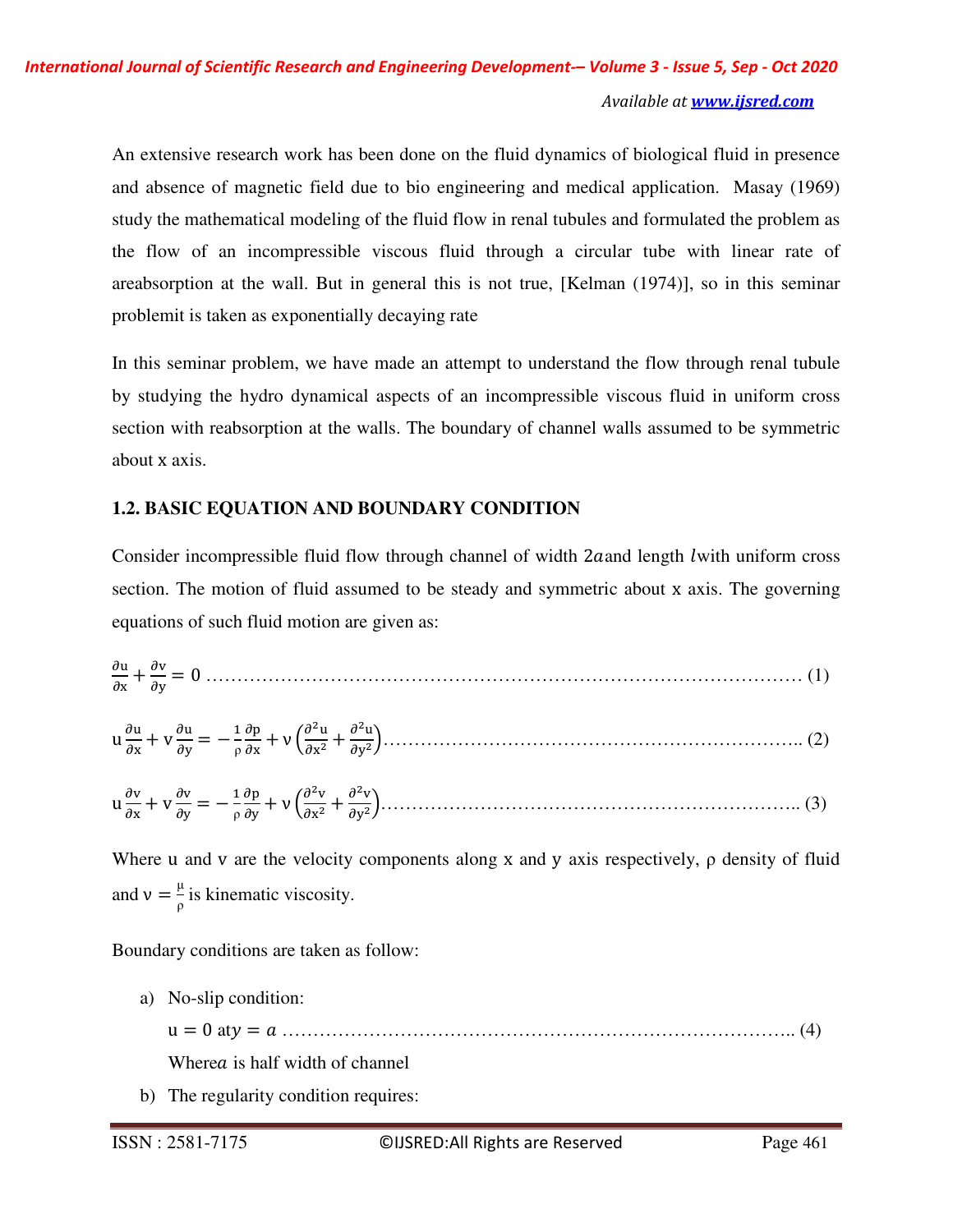*Available at www.ijsred.com*

v = 0 and = 0 at y = 0 …………………………………………………………... (5)

c) The total flux across any section, i.e. the total volume of the fluid crossing any section per unit time is given as:

Qx <sup>=</sup> ux, ydy ! " = Q"Fαx ………………………………………………………….(6)

Where  $F(\alpha x) = 1$  when  $\alpha = 0$  and decrease with x,  $\alpha \ge 0$  is the reabsorption coefficient and is constant, and  $Q_0$  is the flux across the cross section at  $x = 0$ .

Let us introduce stream function  $\psi$  so that:

u = ψ and v = − ψ ……………………………………………………………………... (7)

Now, substituting equation (7) in equation (2) gives:

$$
\frac{\partial \psi}{\partial y} \frac{\partial}{\partial x} \left( \frac{\partial \psi}{\partial y} \right) + \frac{\partial \psi}{\partial x} \frac{\partial}{\partial y} \left( \frac{\partial \psi}{\partial y} \right) = -\frac{1}{\rho} \frac{\partial p}{\partial x} + \nu \left( \frac{\partial^3 \psi}{\partial x^2 \partial y} + \frac{\partial^3 \psi}{\partial y^3} \right)
$$

$$
\Rightarrow \frac{\partial \psi}{\partial y} \frac{\partial^2 \psi}{\partial x \partial y} - \frac{\partial \psi}{\partial x} \frac{\partial^2 \psi}{\partial y^2} = -\frac{1}{\rho} \frac{\partial p}{\partial x} + \nu \left( \frac{\partial^3 \psi}{\partial x^2 \partial y} + \frac{\partial^3 \psi}{\partial y^3} \right) \dots \dots \dots \dots \dots \dots \dots \dots \dots \dots \dots \dots \dots \dots \dots \tag{8}
$$

Again substituting equation (7) in equation (3) gives:

$$
-\frac{\partial \psi}{\partial y} \frac{\partial^2 \psi}{\partial x^2} + \frac{\partial \psi}{\partial x} \frac{\partial^2 \psi}{\partial x \partial y} = -\frac{1}{\rho} \frac{\partial p}{\partial y} - \nu \left( \frac{\partial^3 \psi}{\partial y^2 \partial x} + \frac{\partial^3 \psi}{\partial x^3} \right) \dots \dots \dots \dots \dots \dots \dots \dots \dots \dots \dots \dots \dots \dots \dots \dots \tag{9}
$$

To eliminate  $p$  from equation  $(8)$  and equation  $(9)$  we have to differentiate these equations with respect to  $y$  and  $x$  respectively.

So differentiating equation  $(8)$  with respect to  $\gamma$  gives:

∂ -ψ ∂y- ∂ -ψ ∂x ∂y <sup>+</sup> ∂ ,ψ ∂y- ∂x ∂ψ ∂y <sup>−</sup> ∂ -ψ ∂y- ∂ -ψ ∂x ∂y <sup>−</sup> ∂ ,ψ ∂y, ∂ψ ∂x = − 1 ρ ∂ -p ∂y ∂x + ν + <sup>∂</sup> <sup>3</sup>ψ ∂x- ∂y- <sup>+</sup> ∂ <sup>3</sup>ψ ∂y<sup>3</sup> . ⇒ 0ψ ψ − 0ψ <sup>0</sup> ψ = − ρ + ν 4ψ + 4ψ <sup>4</sup> ……………………………………… (10)

Again differentiating equation (9) with respect to  $x$  gives: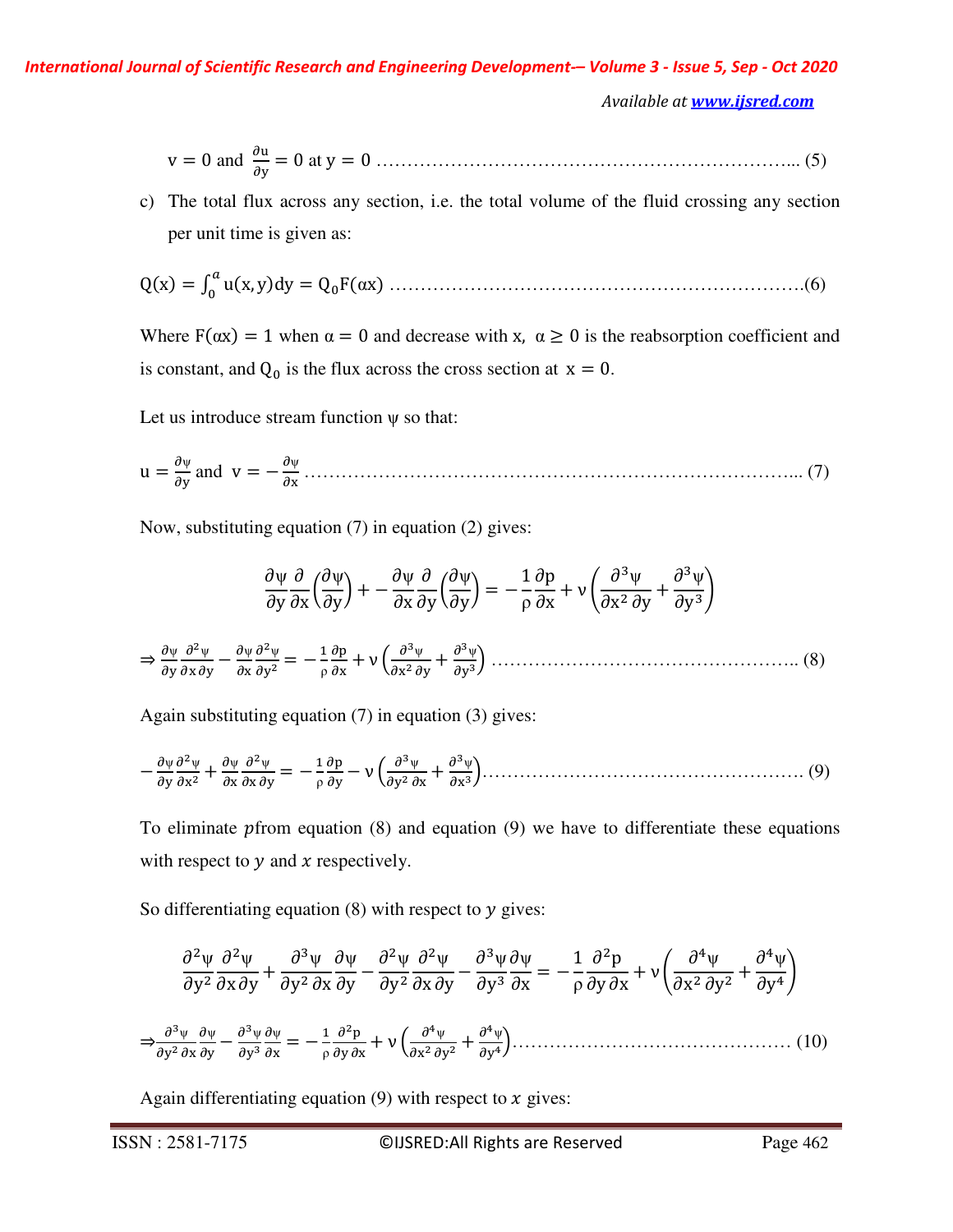*International Journal of Scientific Research and Engineering Development-– Volume 3 - Issue 5, Sep - Oct 2020*

 *Available at www.ijsred.com*

− ∂ -ψ ∂x- ∂ -ψ ∂x ∂y <sup>−</sup> ∂ ,ψ ∂x, ∂ψ ∂y <sup>+</sup> ∂ -ψ ∂x- ∂ -ψ ∂x ∂y <sup>+</sup> ∂ ,ψ ∂y ∂x- ∂ψ ∂x = − 1 ρ ∂ -p ∂y ∂x − ν + <sup>∂</sup> <sup>3</sup>ψ ∂x- ∂y- <sup>+</sup> ∂ <sup>3</sup>ψ ∂x<sup>3</sup> . ⇒− 0ψ <sup>0</sup> ψ + 0ψ ψ = − ρ − ν 4ψ + 4ψ <sup>4</sup> ……………………………………. (11)

Multiplying both sides of equation (11) by negative sign gives:

 0ψ <sup>0</sup> ψ − 0ψ ψ = ρ + ν 4ψ + 4ψ <sup>4</sup> …………………………………………… (12)

Now, adding equation (10) and equation (12) gives:

 ψ ( + ψ − ψ + ψ = ν 4ψ <sup>4</sup> + 2 4ψ + 4ψ <sup>4</sup> ⇒ ψ ( + ψ − ψ + ψ = ν + -ψ ………………………………. (13)

Introducing the non-dimensional quantities:

 $x'=\frac{x}{l}$  $\frac{x}{l}$ ,  $y'=\frac{y}{a}$  $\frac{y}{a}$ ,  $\psi' = \frac{\psi}{Q_0}$  $\frac{\psi}{Q_0}$ ,  $p'=\frac{a^2}{\mu Q_0}$  $\frac{a}{\mu Q_0}$  p and substituting these quantities in equation (13) after dropping primes gives:

$$
\frac{Q_0}{a} \frac{\partial \psi}{\partial y} \left( \frac{1}{l^2} \frac{\partial^2}{\partial x^2} + \frac{1}{a^2} \frac{\partial^2}{\partial y^2} \right) \frac{Q_0}{l} \frac{\partial \psi}{\partial x} - \frac{Q_0}{l} \frac{\partial \psi}{\partial x} \left( \frac{1}{l^2} \frac{\partial^2}{\partial x^2} + \frac{1}{a^2} \frac{\partial^2}{\partial y^2} \right) \frac{Q_0}{l} \frac{\partial \psi}{\partial y} = \nu Q_0 \left( \frac{1}{l^2} \frac{\partial^2}{\partial x^2} + \frac{1}{a^2} \frac{\partial^2}{\partial y^2} \right)^2 \psi
$$
\n
$$
\Rightarrow \frac{Q_0^2}{a l} \frac{\partial \psi}{\partial y} \left( \frac{1}{l^2} \frac{\partial^2}{\partial x^2} + \frac{1}{a^2} \frac{\partial^2}{\partial y^2} \right) \frac{\partial \psi}{\partial x} - \frac{Q_0^2}{a l} \frac{\partial \psi}{\partial x} \left( \frac{1}{l^2} \frac{\partial^2}{\partial x^2} + \frac{1}{a^2} \frac{\partial^2}{\partial y^2} \right) \frac{\partial \psi}{\partial y} = \nu Q_0 \left( \frac{1}{l^2} \frac{\partial^2}{\partial x^2} + \frac{1}{a^2} \frac{\partial^2}{\partial y^2} \right)^2 \psi
$$
\n
$$
\left( \frac{1}{l^2} \frac{\partial^2}{\partial x^2} + \frac{1}{a^2} \frac{\partial^2}{\partial y^2} \right)^2 \psi = \frac{Q_0}{a l \nu} \left[ \frac{\partial \psi}{\partial y} \left( \frac{1}{l^2} \frac{\partial^2}{\partial x^2} + \frac{1}{a^2} \frac{\partial^2}{\partial y^2} \right) \frac{\partial \psi}{\partial x} - \frac{\partial \psi}{\partial x} \left( \frac{1}{l^2} \frac{\partial^2}{\partial x^2} + \frac{1}{a^2} \frac{\partial^2}{\partial y^2} \right) \frac{\partial \psi}{\partial y} \right]
$$

Multiplying both sides of above equation by  $a^4$  gives:

$$
\left(\frac{a^2}{l^2}\frac{\partial^2}{\partial x^2} + \frac{\partial^2}{\partial y^2}\right)^2 \psi = \frac{Q_0 a}{l\nu} \left[\frac{\partial \psi}{\partial y} \left(\frac{a^2}{l^2}\frac{\partial^2}{\partial x^2} + \frac{\partial^2}{\partial y^2}\right)\frac{\partial \psi}{\partial x} - \frac{\partial \psi}{\partial x} \left(\frac{a^2}{l^2}\frac{\partial^2}{\partial x^2} + \frac{\partial^2}{\partial y^2}\right)\frac{\partial \psi}{\partial y}\right]
$$

Let  $\delta = \frac{a}{l}$  and  $Re = \frac{Q_0}{v}$  substituting these in above gives:

$$
(\delta^2 \frac{\partial^2}{\partial x^2} + \frac{\partial^2}{\partial y^2})^2 \psi = \delta Re \left[ \frac{\partial \psi}{\partial y} \left( \delta^2 \frac{\partial^2}{\partial x^2} + \frac{\partial^2}{\partial y^2} \right) \frac{\partial \psi}{\partial x} - \frac{\partial \psi}{\partial x} \left( \delta^2 \frac{\partial^2}{\partial x^2} + \frac{\partial^2}{\partial y^2} \right) \frac{\partial \psi}{\partial y} \right] \dots \dots \dots \dots \dots \dots \dots \tag{14}
$$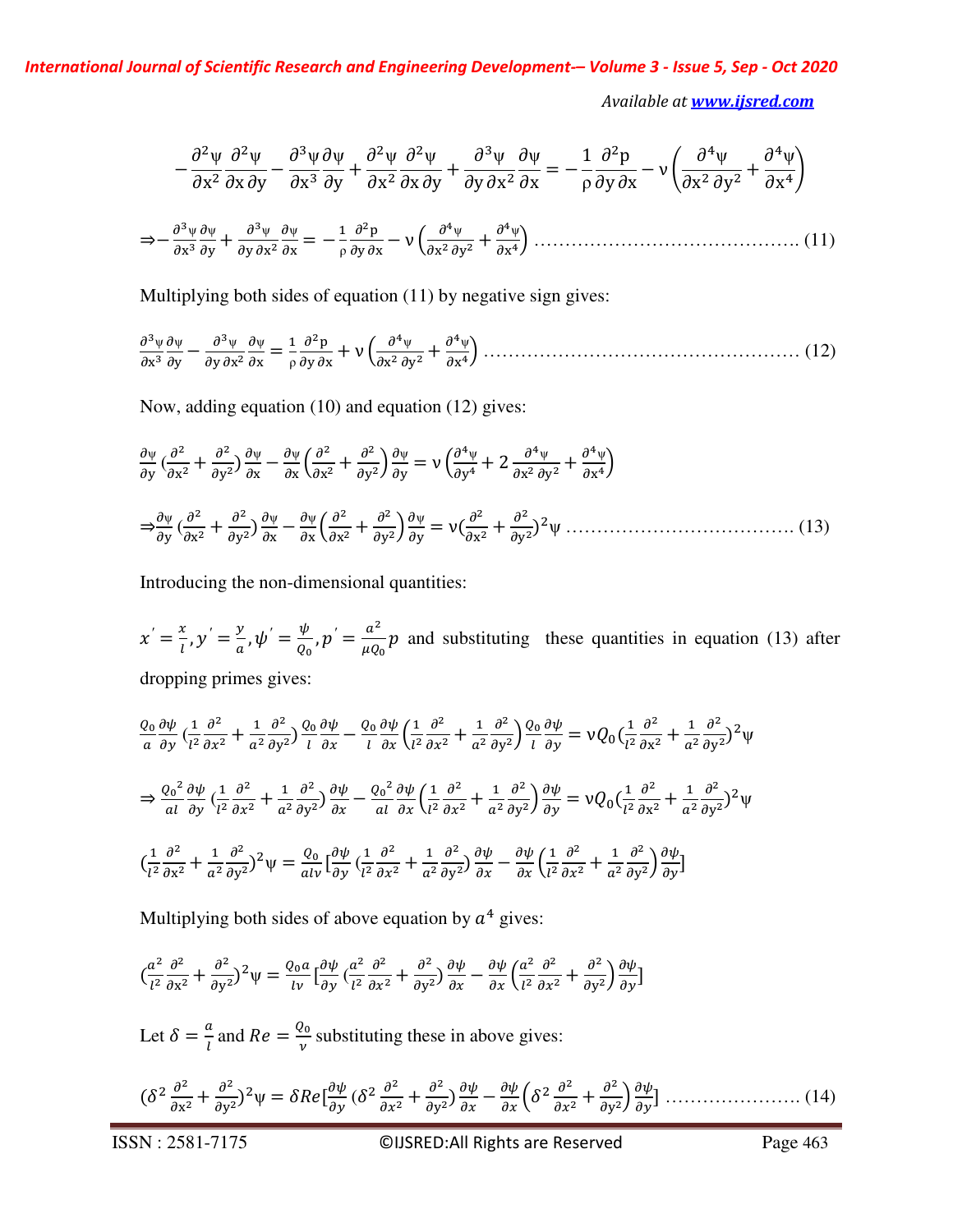*Available at www.ijsred.com*

Further the boundary condition becomes:

 9 <sup>7</sup> = 0 at = 1 …………………………………………………………………………... (15)

$$
\psi = 0
$$
 and  $\frac{\partial^2 \psi}{\partial y^2} = 0$  at  $y = 0$  .......

And

$$
\psi = F(\alpha x)
$$
 at  $y = 1$  .......

The parameter  $Re$  is Reynolds number and  $\delta$  is small parameter (the ratio of half width of the tubule to its length). In this problem, we consider exponentially decaying bulk flow, that is,  $F(\alpha x) = e^{-\alpha x}$  ……………………………………………………………………………... (18)

### **1.3 Method of solution**

 It may be noted that the flow is quite complex because of non linearity of govern equation and boundary condition. Thus to solve equation we use perturbation theory which comprises mathematical method that are used to find analytic approximate solution to the problem which cannot be solved exactly, by starting from the exact solution of related problems.

Perturbation theory leads to an expression for the desired solution in terms of a formal power series in some "small" parameter known as a perturbation series. An approximate perturbation solution is obtained by truncating the series, usually by keeping the first two terms.

Now, for equation (14) we shall seek a solution for stream function  $\psi(x, y)$  in the form of power series in terms of parameter  $\delta$  and solving we get the solution as:

⇒ 12, = −- E FG F5 H2 + I FG F7 H2 + FG F5 + J F G F7 H2 …………………………

# (19)**1.4 Results and discussion**

The main objective of the study is to know the behavior of an incompressible fluid flow through the channel of uniform wall and the velocity distribution over such channel. We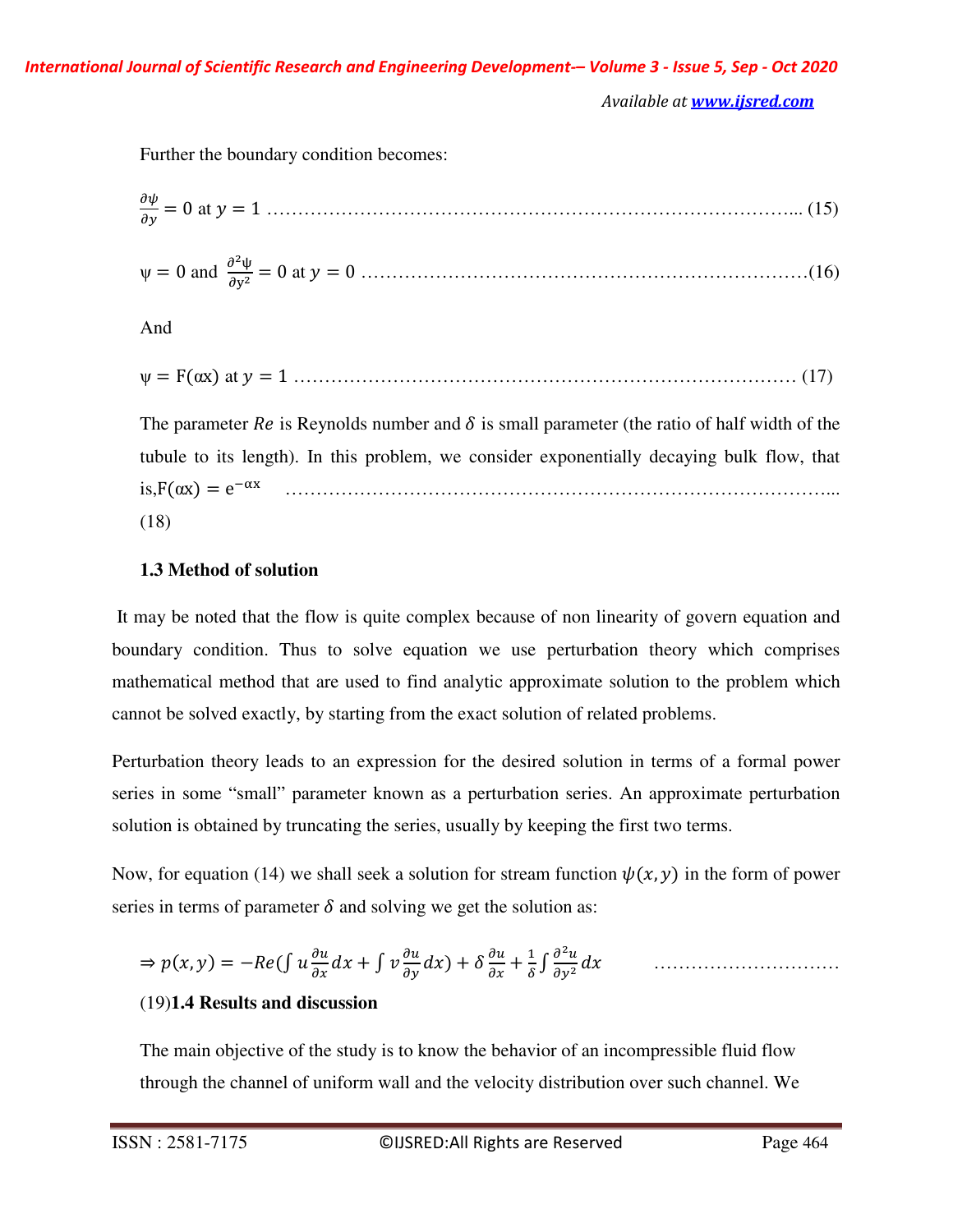discuss the distribution of two velocity components  $u(x, y)$  and  $v(x, y)$  by fixing the parameters  $\delta = 0.1$ ,  $\alpha = 1.0$  and  $Re = 1.0$  in all our calculations.

Thus the values are obtained by taking different cross-sections of the channel $x =$ 0.2 and  $x = 0.75$ . By using  $C^{++}$  code for calculation we get the following values in table.

| $\chi$ | $\mathcal{Y}$ | u(x, y)  | v(x, y)  |
|--------|---------------|----------|----------|
|        | 0.0           | 0.909533 | 0.0      |
|        | 0.2           | 0.873189 | 0.179417 |
| 0.5    | 0.4           | 0.764151 | 0.344321 |
|        | 0.6           | 0.582389 | 0.480193 |
|        | 0.8           | 0.327779 | 0.57248  |
|        | 1.0           | 0.0      | 0.606531 |
|        | 0.0           | 0.70839  | 0.0      |
|        | 0.2           | 0.680077 | 0.139758 |
| 0.75   | 0.4           | 0.595135 | 0.268203 |
|        | 0.6           | 0.453545 | 0.374018 |
|        | 0.8           | 0.255231 | 0.445869 |
|        | 1.0           | 0.0      | 0.472367 |
|        |               |          |          |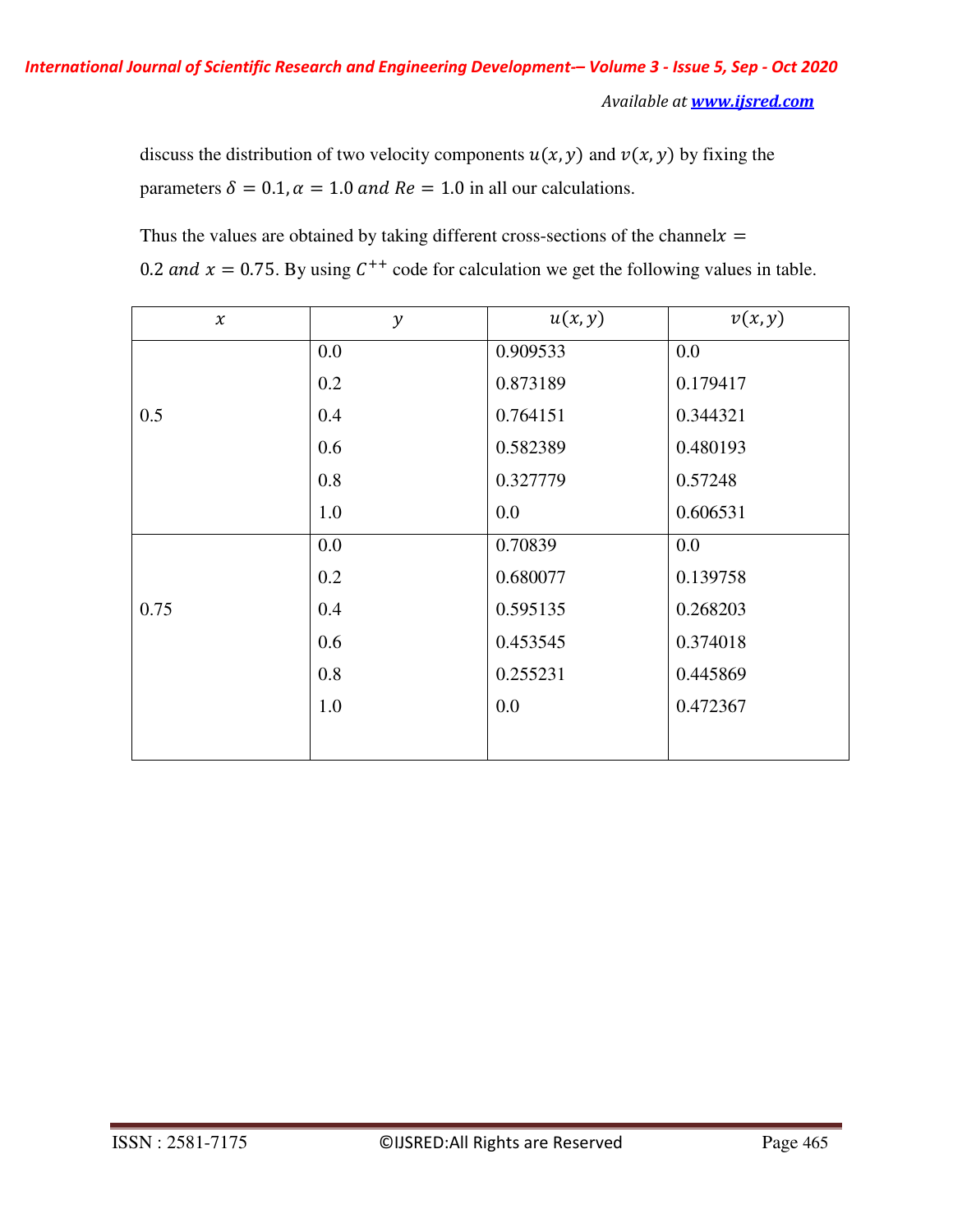*Available at www.ijsred.com*





Figure 2(a). Distribution of velocity (u) with  $y(x = 0.5)$ 



Figure 2(b). Distribution of velocity (v) with  $y(x = 0.5)$ 

It can be observed that from figure  $2(a)-2(b)$  that; the velocity u decreases with y while velocity  $\nu$  decreases. This indicates that fluid flow near wall of channel has less velocity along  $x$  direction than  $y$  direction and it becomes zero on the wall.